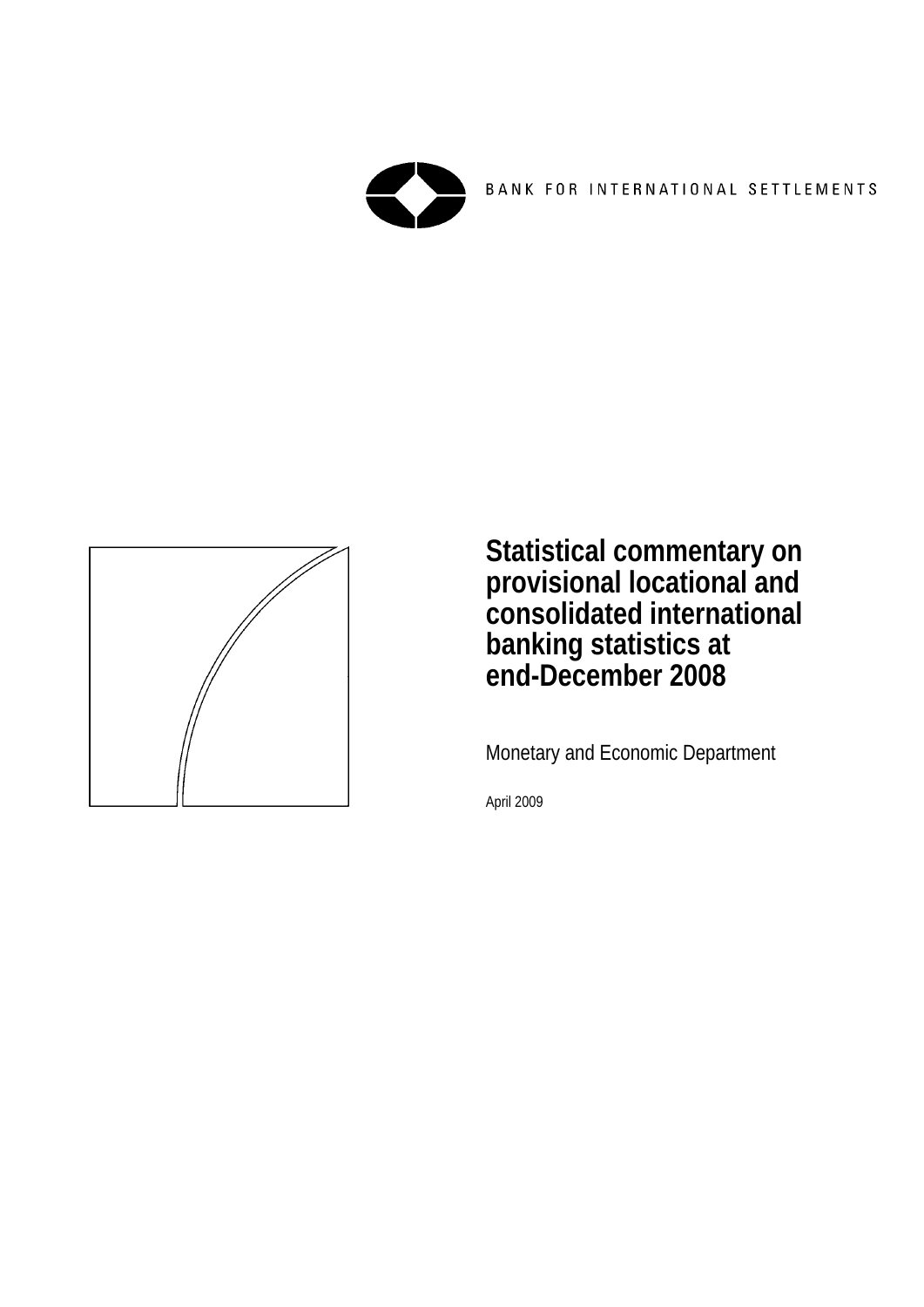| Queries concerning this release should be addressed to the authors listed below: |                                                          |                      |  |  |  |  |
|----------------------------------------------------------------------------------|----------------------------------------------------------|----------------------|--|--|--|--|
| Statistical commentary:                                                          | Karsten von Kleist<br>e-mail: karsten.von-kleist@bis.org | tel: +41 61 280 8408 |  |  |  |  |
| Locational banking<br>statistics (data):                                         | Swapan Pradhan<br>e-mail: swapan-kumar.pradhan@bis.org   | tel: +41 61 280 8491 |  |  |  |  |
| Consolidated banking<br>statistics (data):                                       | Sebastian Görlich<br>e-mail: sebastian.goerlich@bis.org  | tel: +41 61 280 8410 |  |  |  |  |

Bank for International Settlements Monetary and Economic Department CH-4002 Basel, Switzerland

Fax: +41 61 280 9100 and +41 61 280 8100

This publication is available on the BIS website only (www.bis.org).

*© Bank for International Settlements 2009. All rights reserved. Brief excerpts may be reproduced or translated provided the source is cited.*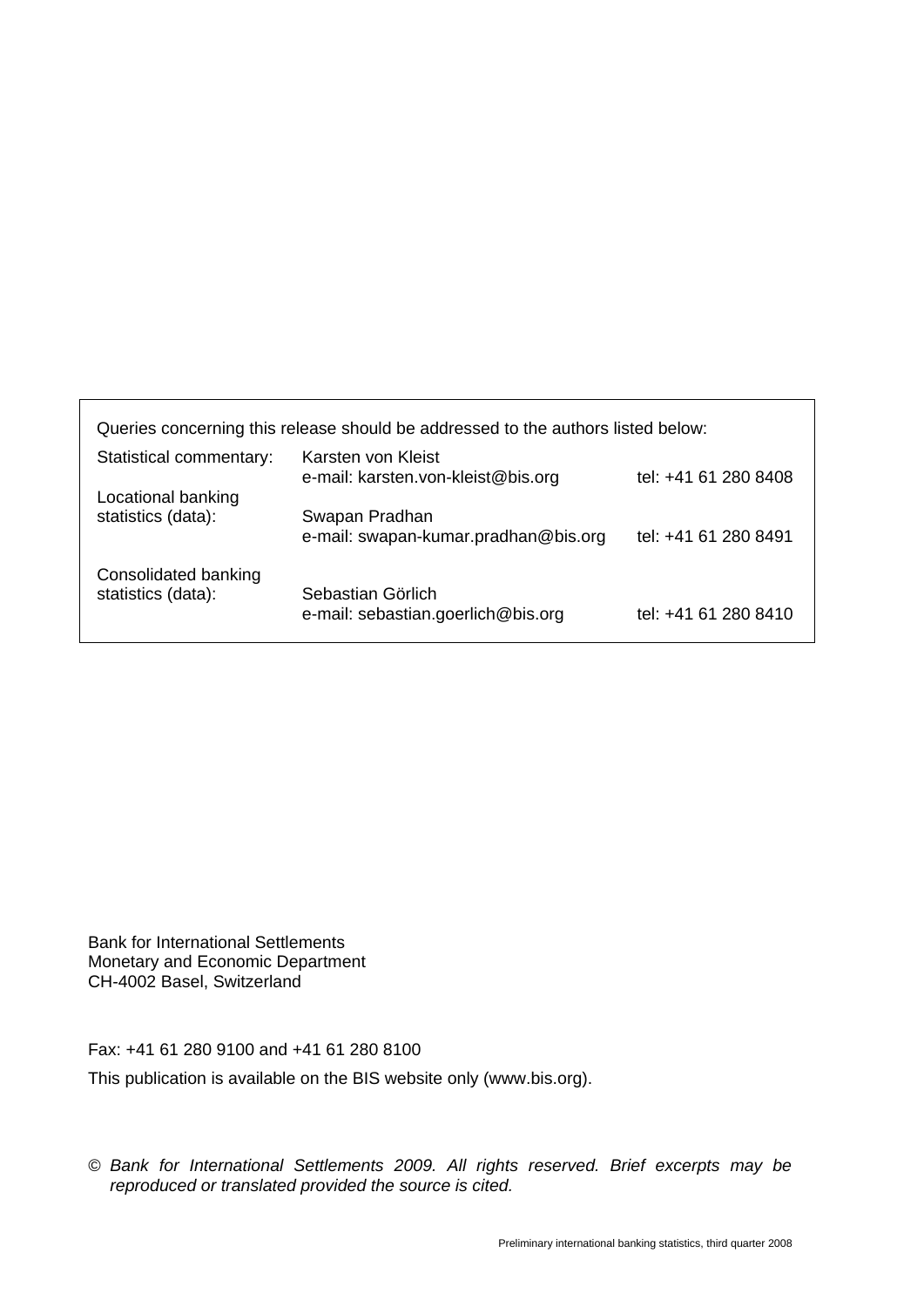## **Contents**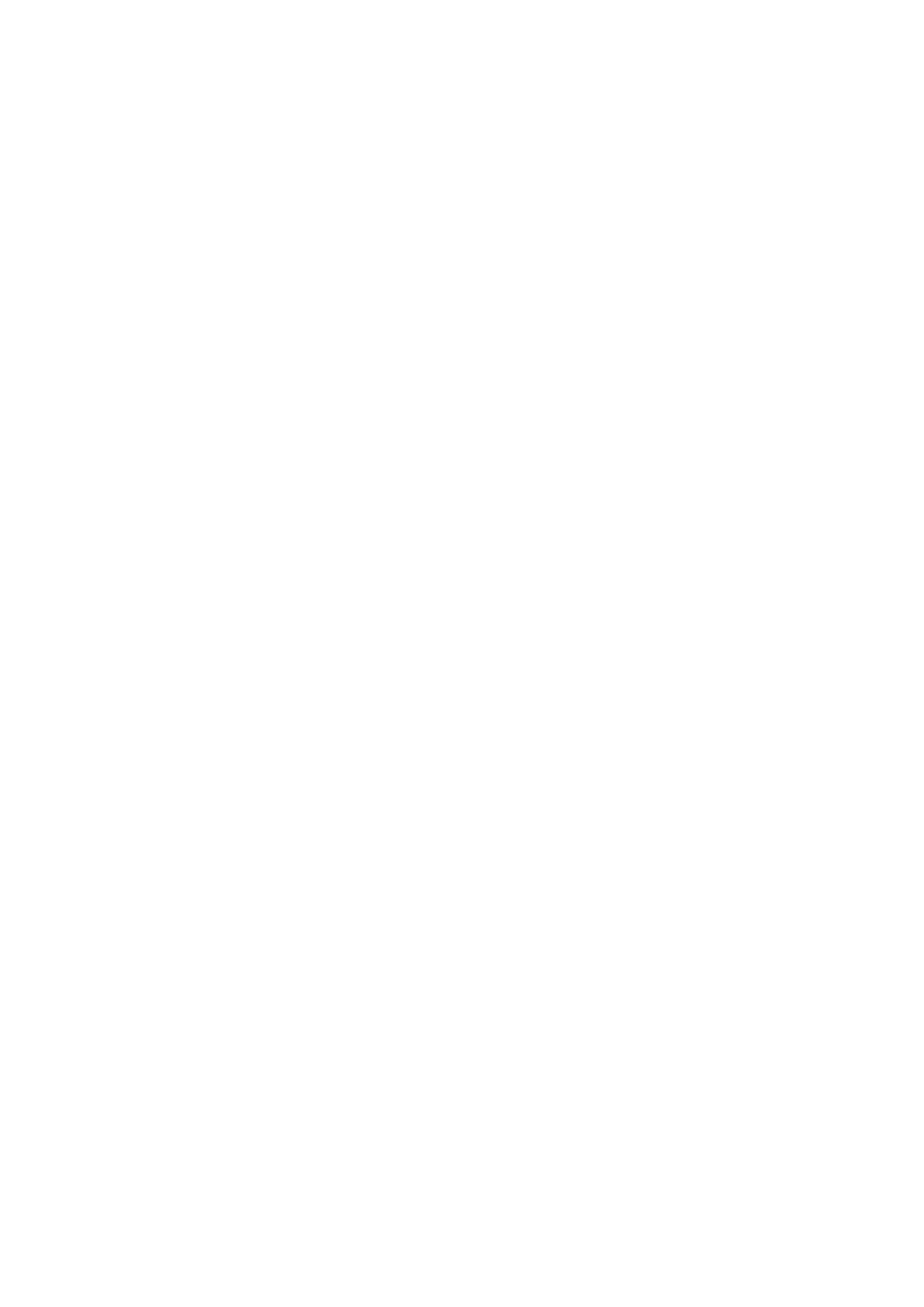# **Release of preliminary locational and consolidated banking statistics**

## **Fourth quarter of 2008**

Data for the fourth quarter of 2008 are provisional. Final data, with a detailed analysis of the recent trends, will be published in the forthcoming *BIS Quarterly Review* to be released on 8 June 2009.

# **Locational banking statistics**<sup>1</sup>  **(Table 1)**

After a relatively small change in total outstanding stocks in the third quarter, banks' external claims shrank by 5.4% in the fourth quarter of 2008 (\$1.8 trillion at constant exchange rates), to \$31 trillion.<sup>2</sup> This was the largest reduction ever recorded. Claims denominated in US dollars and yen were down by 6% and 15%, respectively. Claims vis-à-vis non-banks declined 8%.



<sup>1</sup> The locational statistics are structured by residence of the banks' offices, and provide details on the currency distribution and the liability and asset structure of cross-border banking.

-

<sup>2</sup> In the third quarter of 2008, at current exchange rates, most of the decline in outstanding stocks had been due to a 10% depreciation of the euro relative to the US dollar. In contrast, in the fourth quarter 80% of the reported decrease was due to an actual reduction in banks' claims.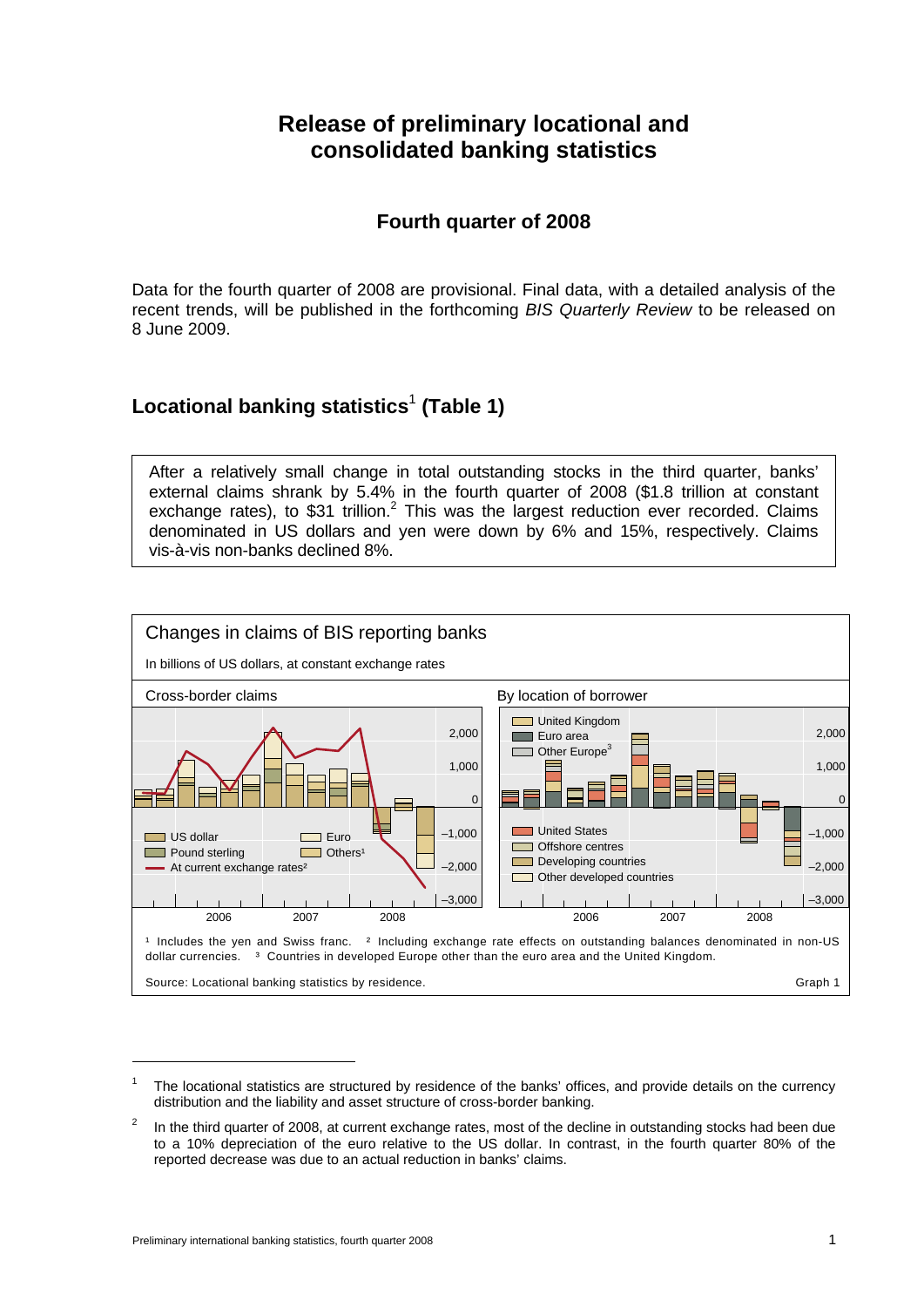- *Sector*: Claims on non-banks and banks dropped by \$903 billion and \$887 billion respectively, the latter partly accounted for by a \$315 billion (3%) decline in crossborder claims on banks' related foreign offices.
- *Location of counterparties*: Cross-border bank claims on borrowers in developed countries declined by 5% (\$1,272 billion). Claims on non-banks in offshore centres fell by 14% (\$217 billion), while credit to non-banks in developing countries dropped by 6% (\$77 billion). Banks' liabilities to banks in developing economies declined by 12% (\$298 billion). Banks' holdings and issues of cross-border securities contracted by 3% (\$211 billion) and 7% (\$232) billion, respectively.
- *Currencies*: Banks' cross-border claims denominated in US dollars decreased by \$803 billion (6%), including 12% and 13% reductions in holdings of dollar securities issued by residents of offshore centres and developing countries respectively. Euro claims contracted by \$491 billion (4%).
- *Foreign currency credit to residents* of reporting countries decreased by \$126 billion (3%), while banks' holdings of local foreign currency securities increased by \$88 billion (49%). Yen and Swiss franc claims on residents declined by \$70 billion and \$32 billion respectively, mainly in developed economies.

## **Consolidated bank assets on an immediate borrower basis (Table 2)**

In the fourth quarter of 2008, at current exchange rates, the consolidated international claims of BIS reporting banks on an *immediate borrower basis* contracted by \$2.2 trillion, to \$20.5 trillion.

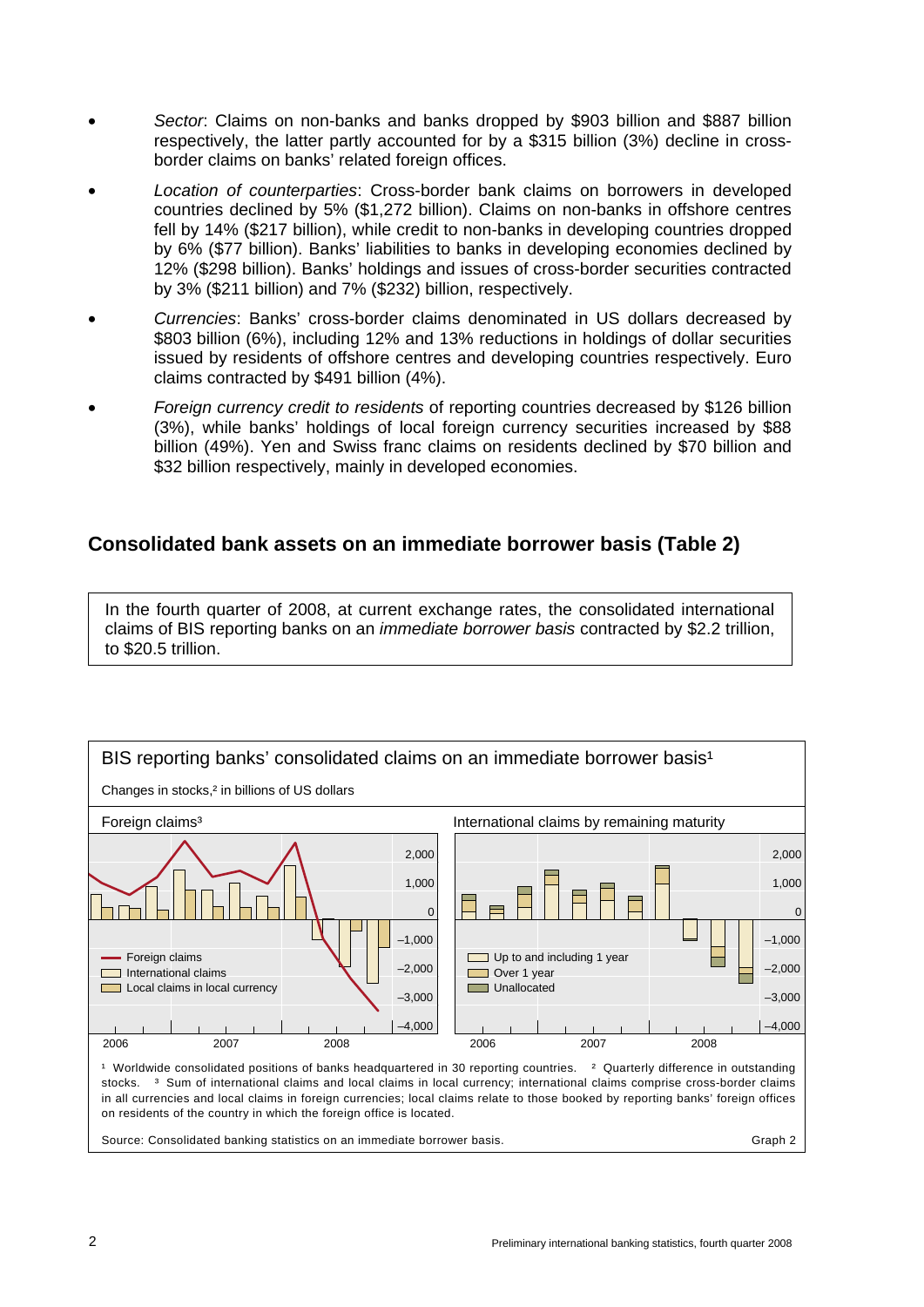- *Local claims in local currency* dropped by \$1 trillion (\$428 billion at constant exchange rates), to \$10.4 trillion (Graph 2, left-hand panel). Exchange rate adjusted claims in developed countries fell by \$478 billion, mainly in the United States and Japan. Local currency claims in developing markets in Europe rose by \$15 billion.
- *Maturities*: The residual maturity structure of outstanding claims lengthened, as short-term claims in all regions were reduced proportionately more than long-term claims (Graph 2, right-hand panel).

## **Consolidated bank assets on an ultimate risk basis (Table 3)**

On an *ultimate risk basis*, ie after taking into account net risk transfers related to credit derivatives, guarantees and collateral, banks' exposures declined by \$2.8 trillion. Claims on other banks and on the non-bank private sector went down by \$1 trillion and \$1.7 trillion, respectively. In contrast, the share of the public sector rose from 14% to 16% of total claims.

Brisk activity, predominantly in swaps and interest rate products, as well as large movements in credit derivatives led derivative contracts with positive market value to rise by almost 52%, to \$6.5 trillion, vis-à-vis residents of developed countries.

- Guarantees, which include credit protection sold via credit derivatives, decreased by 24% vis-à-vis developed countries (to \$5.3 trillion) and by 19% (to \$264 billion) vis-à-vis offshore centres. Guarantees for borrowers resident in developing countries rose 7%, to \$776 million.
- Banks' credit commitments contracted by 10%, to \$3 trillion, in developed countries, and by around 4% in offshore centres and 3% in developing economies.



Source: Consolidated banking statistics on an ultimate risk basis. Graph 3 School and Traph 3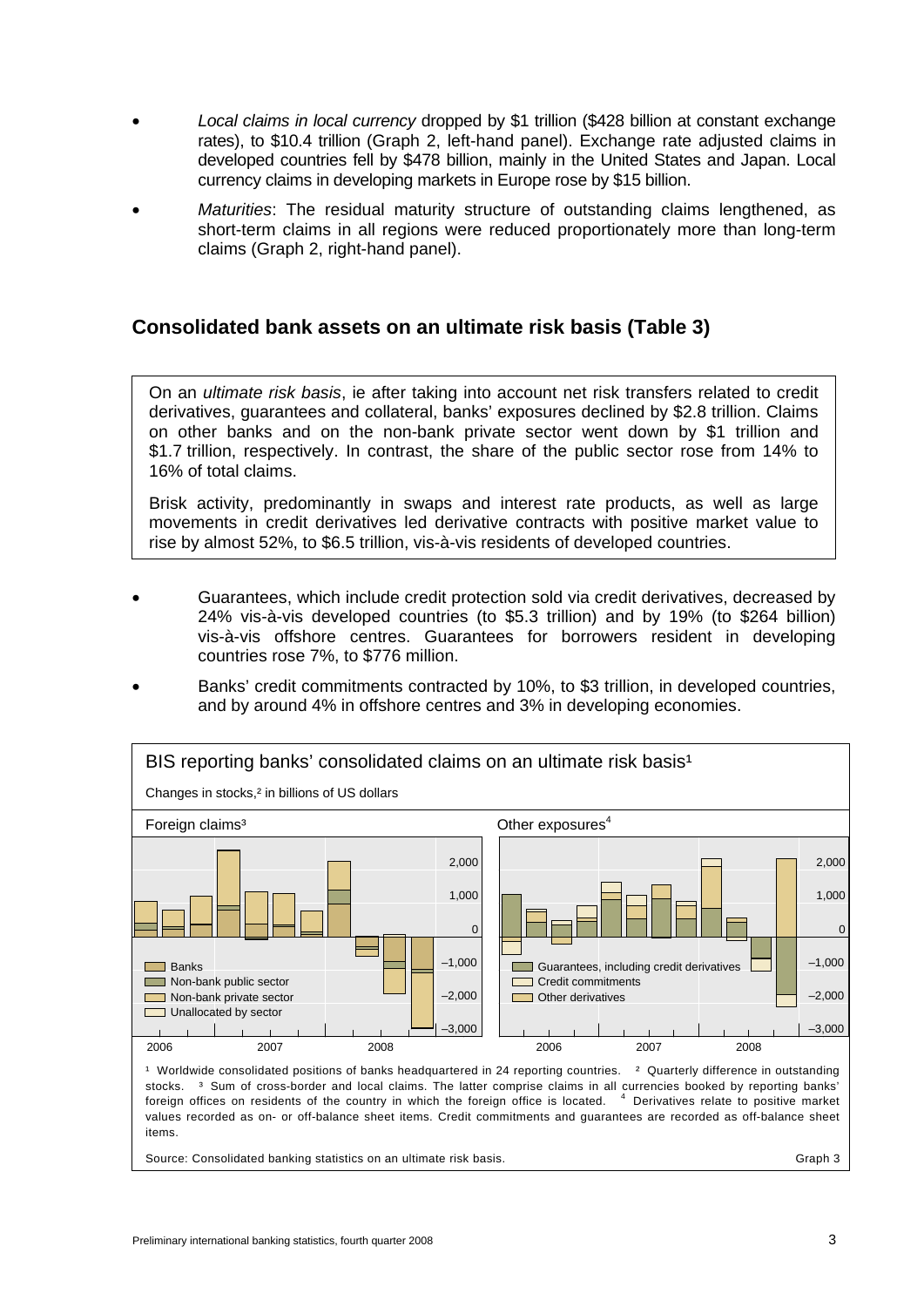#### Table 1

## **External claims and liabilities of BIS reporting banks (locational banking statistics)**

|                                           | Vis-à-vis<br>developed<br>countries |                        | Vis-à-vis<br>offshore<br>centres |                        | Vis-à-vis<br>developing<br>countries |            | Vis-à-vis<br>all countries <sup>1,2</sup> |                        | <b>Stocks at</b><br>end-Dec<br>2008 |
|-------------------------------------------|-------------------------------------|------------------------|----------------------------------|------------------------|--------------------------------------|------------|-------------------------------------------|------------------------|-------------------------------------|
|                                           | Q <sub>3</sub><br>2008              | Q <sub>4</sub><br>2008 | Q <sub>3</sub><br>2008           | Q <sub>4</sub><br>2008 | Q <sub>3</sub><br>2008               | Q4<br>2008 | Q <sub>3</sub><br>2008                    | Q <sub>4</sub><br>2008 |                                     |
| <b>Total external</b><br>claims           | 211                                 | $-1,272$               | $-70$                            | $-279$                 | 1                                    | $-281$     | 168                                       | $-1,790$               | 30,952                              |
| By sector                                 |                                     |                        |                                  |                        |                                      |            |                                           |                        |                                     |
| On banks                                  | 177                                 | $-663$                 | $-70$                            | $-62$                  | 3                                    | $-204$     | 120                                       | $-887$                 | 20,143                              |
| On non-banks                              | 34                                  | $-609$                 | 0                                | $-217$                 | $-2$                                 | $-77$      | 48                                        | $-903$                 | 10,809                              |
| By instrument                             |                                     |                        |                                  |                        |                                      |            |                                           |                        |                                     |
| Loans                                     | 115                                 | $-1,255$               | $-24$                            | $-167$                 | 47                                   | $-205$     | 150                                       | $-1,678$               | 22,450                              |
| <b>Securities</b>                         | 68                                  | $-90$                  | $-31$                            | $-82$                  | $-16$                                | $-57$      | 18                                        | $-211$                 | 6,408                               |
| Other stocks                              | 29                                  | 73                     | $-14$                            | $-30$                  | $-30$                                | $-19$      | $\Omega$                                  | 99                     | 2,093                               |
| By currency                               |                                     |                        |                                  |                        |                                      |            |                                           |                        |                                     |
| US dollar                                 | 111                                 | $-531$                 | $-40$                            | $-119$                 | 5                                    | $-136$     | 73                                        | $-803$                 | 12,075                              |
| Euro                                      | 112                                 | $-503$                 | $-4$                             | $-17$                  | 26                                   | 10         | 103                                       | $-491$                 | 12,001                              |
| Yen                                       | $-22$                               | $-140$                 | 5                                | $-50$                  | $-1$                                 | $-10$      | $-20$                                     | $-202$                 | 1,337                               |
| Other<br>currencies <sup>3</sup>          | 10                                  | $-97$                  | $-31$                            | $-93$                  | $-29$                                | $-146$     | 12                                        | $-293$                 | 5,538                               |
| Memo: Local claims<br>in foreign currency | 34                                  | $-57$                  | 8                                | $-15$                  | 37                                   | $-54$      | 79                                        | $-126$                 | 4,059                               |
| <b>Total external</b><br>liabilities      | $-35$                               | $-1,201$               | $-32$                            | $-122$                 | 129                                  | $-298$     | 73                                        | $-1,736$               | 28,731                              |
| By sector                                 |                                     |                        |                                  |                        |                                      |            |                                           |                        |                                     |
| On banks                                  | 198                                 | $-953$                 | $-66$                            | 57                     | 124                                  | $-272$     | 276                                       | $-1,250$               | 21,105                              |
| On non-banks                              | $-233$                              | $-248$                 | 34                               | $-179$                 | 5                                    | $-26$      | $-203$                                    | $-486$                 | 7,626                               |
| By instrument                             |                                     |                        |                                  |                        |                                      |            |                                           |                        |                                     |
| Deposits                                  | $-70$                               | $-1,332$               | $-28$                            | $-108$                 | 124                                  | $-289$     | 75                                        | $-1,873$               | 24,225                              |
| <b>Securities</b>                         | $-48$                               | $-128$                 | $-3$                             | $-17$                  | 1                                    | $-4$       | $-93$                                     | $-232$                 | 3,280                               |
| Other stocks                              | 82                                  | 259                    | $-1$                             | 3                      | 3                                    | $-5$       | 91                                        | 369                    | 1,226                               |
| By currency                               |                                     |                        |                                  |                        |                                      |            |                                           |                        |                                     |
| US dollar                                 | $-113$                              | $-550$                 | $-64$                            | $-23$                  | 57                                   | $-158$     | $-143$                                    | $-849$                 | 12,298                              |
| Euro                                      | 104                                 | $-408$                 | 23                               | $-7$                   | 72                                   | $-78$      | 195                                       | $-488$                 | 9,692                               |
| Yen                                       | $-35$                               | $-113$                 | 12                               | $\boldsymbol{2}$       | 1                                    | $-5$       | $-23$                                     | $-125$                 | 1,178                               |
| Other<br>currencies <sup>3</sup>          | 9                                   | $-130$                 | $-3$                             | $-94$                  | 0                                    | $-57$      | 44                                        | $-275$                 | 5,563                               |

Exchange rate adjusted changes in amounts outstanding, in billions of US dollars

<sup>1</sup> Including claims on international organisations; excluding claims on residents.  $\degree$  1ncluding unallocated data not individualised in the tables.  $3$  Including unallocated currencies.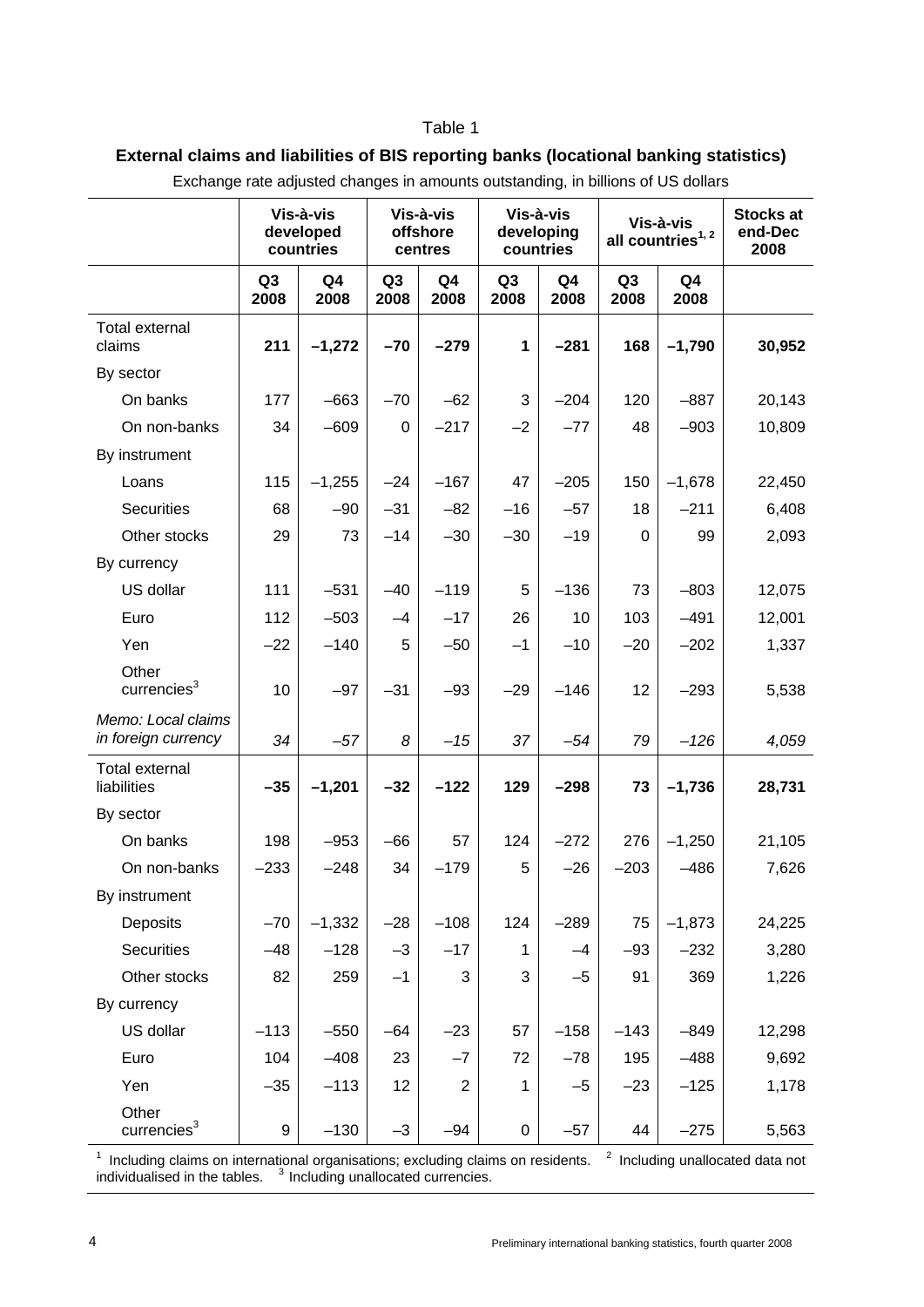#### Table 2

#### **Consolidated claims on a contractual (immediate borrower) basis**

|                                               | Vis-à-vis<br>developed<br>countries |            | Vis-à-vis<br>offshore<br>centres |            | Vis-à-vis<br>developing<br>countries |            | Total <sup>1</sup>     |                        |
|-----------------------------------------------|-------------------------------------|------------|----------------------------------|------------|--------------------------------------|------------|------------------------|------------------------|
|                                               | Q <sub>3</sub><br>2008              | Q4<br>2008 | Q3<br>2008                       | Q4<br>2008 | Q <sub>3</sub><br>2008               | Q4<br>2008 | Q <sub>3</sub><br>2008 | Q <sub>4</sub><br>2008 |
| Foreign claims $2$                            | 27,104                              | 24,607     | 2,342                            | 2,054      | 4,593                                | 4,185      | 34,119                 | 30,912                 |
| International claims <sup>3</sup>             | 18,056                              | 16,379     | 1,962                            | 1,674      | 2,656                                | 2,403      | 22,753                 | 20,522                 |
| As % of foreign claims                        | (66.6)                              | (66.6)     | (83.8)                           | (81.5)     | (57.8)                               | (57.4)     | (66.7)                 | (66.4)                 |
| Local claims <sup>4</sup>                     | 9,048                               | 8,228      | 380                              | 380        | 1,937                                | 1,782      | 11,365                 | 10,391                 |
| As % of foreign claims                        | (33.4)                              | (33.4)     | (16.2)                           | (18.5)     | (42.2)                               | (42.6)     | (33.3)                 | (33.6)                 |
| Breakdown of international claims by maturity |                                     |            |                                  |            |                                      |            |                        |                        |
| Up to and including<br>one year               | 9,783                               | 8,507      | 946                              | 743        | 1,269                                | 1,064      | 12,023                 | 10,333                 |
| As % of international<br>claims               | (54.2)                              | (51.9)     | (48.2)                           | (44.4)     | (47.8)                               | (44.3)     | (52.8)                 | (50.4)                 |
| Over one year and<br>up to two years          | 703                                 | 657        | 71                               | 66         | 159                                  | 164        | 936                    | 890                    |
| As % of international<br>claims               | (3.9)                               | (4.0)      | (3.6)                            | (4.0)      | (6.0)                                | (6.8)      | (4.1)                  | (4.3)                  |
| Over two years                                | 4,743                               | 4,637      | 582                              | 535        | 976                                  | 970        | 6,330                  | 6,161                  |
| As % of international<br>claims               | (26.3)                              | (28.3)     | (29.6)                           | (32.0)     | (36.7)                               | (40.3)     | (27.8)                 | (30.0)                 |
| Unallocated                                   | 2,828                               | 2,578      | 364                              | 329        | 252                                  | 205        | 3,465                  | 3,137                  |
| As % of international<br>claims               | (15.7)                              | (15.7)     | (18.6)                           | (19.7)     | (9.5)                                | (8.5)      | (15.2)                 | (15.3)                 |
| Risk transfers $5$                            |                                     |            |                                  |            |                                      |            |                        |                        |
| Inward risk transfers                         | 1,309                               | 1,123      | 101                              | 81         | 165                                  | 132        | 1,579                  | 1,339                  |
| Outward risk transfers                        | 992                                 | 931        | 323                              | 272        | 262                                  | 236        | 1,577                  | 1,440                  |
| Net risk transfers                            | 371                                 | 226        | $-477$                           | $-401$     | $-146$                               | $-139$     | $-256$                 | $-318$                 |
| Foreign claims <sup>6</sup>                   | 27,475                              | 24,833     | 1,865                            | 1,653      | 4,448                                | 4,045      | 33,863                 | 30,594                 |
| Of which: domestically<br>owned banks         | 22,895                              | 20,640     | 1,798                            | 1,592      | 4,198                                | 3,817      | 28,966                 | 26,111                 |

Amounts outstanding, in billions of US dollars and percentages

<sup>1</sup> Including positions vis-à-vis international organisations and unallocated. <sup>2</sup> Foreign claims of all banks (domestic and foreign banks) in 30 reporting countries. <sup>3</sup> Cross-border claims denominated in all currencies plus local claims of foreign offices denominated in foreign currencies. <sup>4</sup> Local claims of domestic banks' foreign offices denominated in local currencies. <sup>5</sup> While 30 countries report claims on a contractual basis, 26 countries provide risk transfer information. Inward risk transfers minus outward risk transfers do not equal net risk transfers as some countries report only net risk transfers. <sup>6</sup> After net risk transfers reported by 26 countries.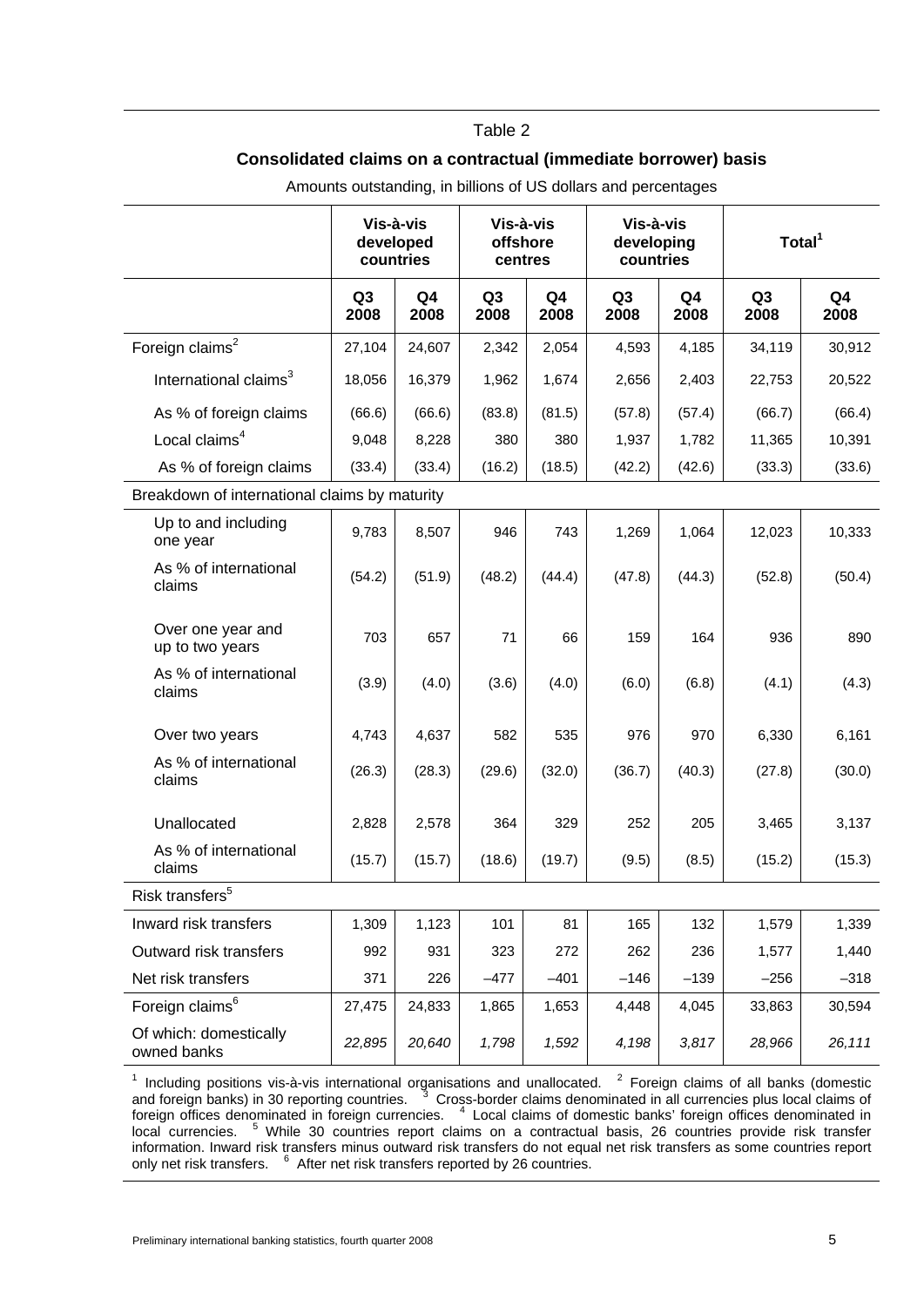#### Table 3

#### **Consolidated foreign claims and other contingent exposures on an ultimate risk basis**

|                                                                                                                           | Vis-à-vis<br>developed<br>countries |            | Vis-à-vis<br>offshore<br>centres |            | Vis-à-vis<br>developing<br>countries |            | Total <sup>1</sup>     |                        |
|---------------------------------------------------------------------------------------------------------------------------|-------------------------------------|------------|----------------------------------|------------|--------------------------------------|------------|------------------------|------------------------|
|                                                                                                                           | Q <sub>3</sub><br>2008              | Q4<br>2008 | Q <sub>3</sub><br>2008           | Q4<br>2008 | Q <sub>3</sub><br>2008               | Q4<br>2008 | Q <sub>3</sub><br>2008 | Q <sub>4</sub><br>2008 |
| Memo: Foreign claims<br>of domestically owned<br>banks (after net risk<br>transfers reported by<br>26 countries, Table 2) | (22, 895)                           | (20, 640)  | (1,798)                          | (1, 592)   | (4, 198)                             | (3, 817)   | (28,966)               | (26, 111)              |
| Foreign claims after<br>net risk transfers<br>$(24$ countries) <sup>2</sup>                                               | 22,343                              | 20,166     | 1,764                            | 1,565      | 4,149                                | 3,775      | 28,329                 | 25,567                 |
| Of which: local claims                                                                                                    | 9,805                               | 8,864      | 492                              | 483        | 2,285                                | 2,134      | 12,590                 | 11,488                 |
| As % of foreign<br>claims                                                                                                 | (43.9)                              | (44.0)     | (27.9)                           | (30.9)     | (55.1)                               | (56.5)     | (44.4)                 | (44.9)                 |
| By sector                                                                                                                 |                                     |            |                                  |            |                                      |            |                        |                        |
| <b>Banks</b>                                                                                                              | 6,720                               | 5,916      | 214                              | 202        | 893                                  | 724        | 7,837                  | 6,851                  |
| As % of foreign<br>claims                                                                                                 | (30.1)                              | (29.3)     | (12.1)                           | (12.9)     | (21.5)                               | (19.2)     | (27.7)                 | (26.8)                 |
| Public sector                                                                                                             | 3,155                               | 3,158      | 81                               | 71         | 814                                  | 740        | 4,092                  | 4,006                  |
| As % of foreign<br>claims                                                                                                 | (14.1)                              | (15.7)     | (4.6)                            | (4.6)      | (19.6)                               | (19.6)     | (14.4)                 | (15.7)                 |
| Non-bank private<br>sector                                                                                                | 12,230                              | 10,888     | 1,457                            | 1,273      | 2,418                                | 2,287      | 16,113                 | 14,455                 |
| As % of foreign<br>claims                                                                                                 | (54.7)                              | (54.0)     | (82.6)                           | (81.4)     | (58.3)                               | (60.6)     | (56.9)                 | (56.5)                 |
| Unallocated                                                                                                               | 238                                 | 204        | 13                               | 18         | 23                                   | 24         | 287                    | 254                    |
| As % of foreign<br>claims                                                                                                 | (1.1)                               | (1.0)      | (0.7)                            | (1.2)      | (0.6)                                | (0.6)      | (1.0)                  | (1.0)                  |
| Other exposures                                                                                                           |                                     |            |                                  |            |                                      |            |                        |                        |
| Derivative contracts <sup>3</sup>                                                                                         | 4,291                               | 6,522      | 259                              | 319        | 265                                  | 307        | 4,831                  | 7,166                  |
| Guarantees extended                                                                                                       | 7,024                               | 5,314      | 326                              | 264        | 725                                  | 776        | 8,076                  | 6,355                  |
| Credit commitments <sup>4</sup>                                                                                           | 3,293                               | 2,951      | 528                              | 509        | 655                                  | 637        | 4,481                  | 4,105                  |

Amounts outstanding, in billions of US dollars and percentages

<sup>1</sup> Including positions vis-à-vis international organisations and unallocated. <sup>2</sup> Based on data from domestically owned banks in 24 countries which submitted both sets of data in the second and third quarter of 2008 and also provided data on risk transfers, and a detailed breakdown of foreign claims and contingent exposures.  $3$  Excluding Chile; positive market values only. 4 Excluding Chile.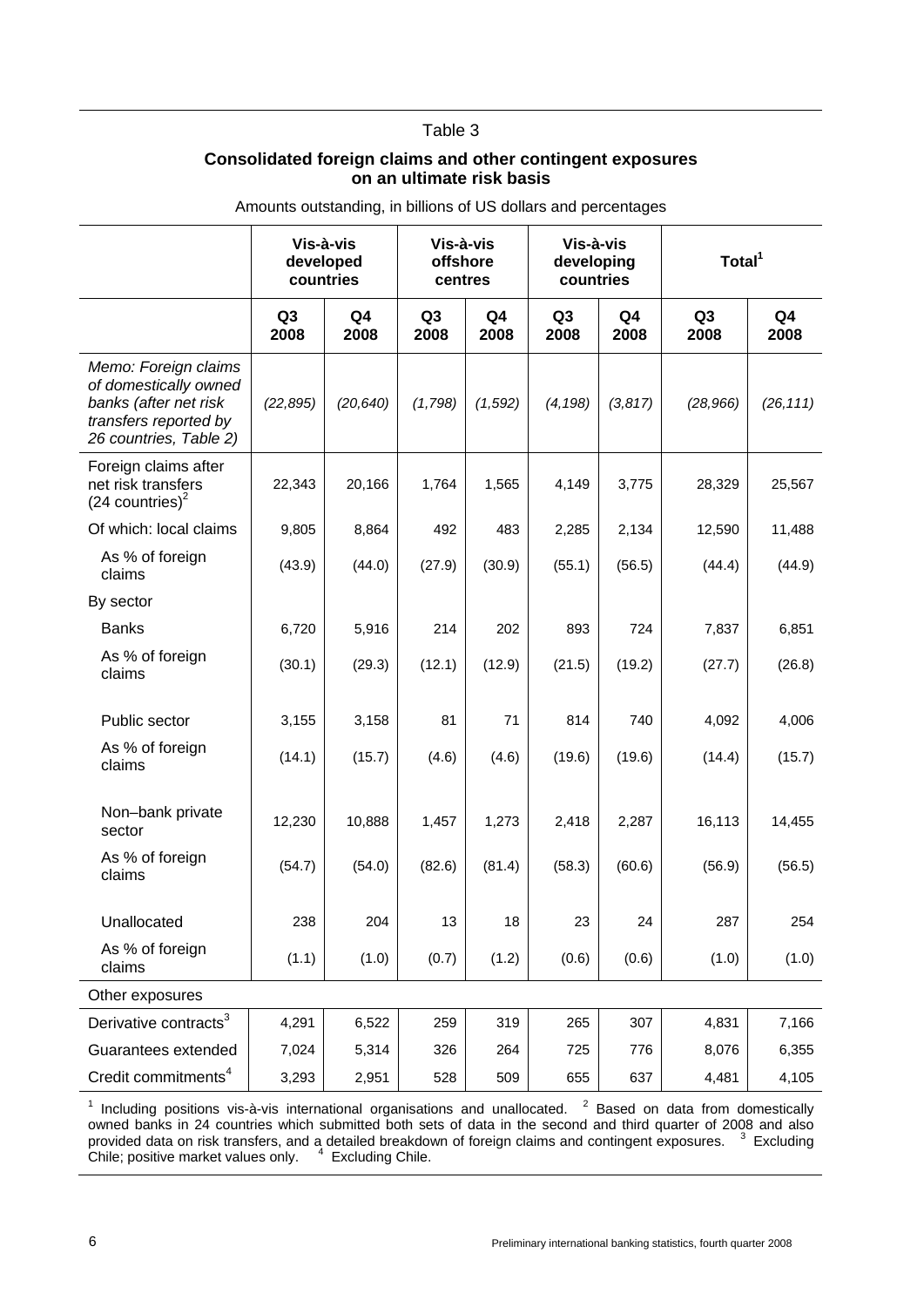### **Breaks in series and major data revisions processed in Q4 2008**

The changes in locational banking discussed in the statistical commentary are net of the breaks listed below.

|                               | A. Locational banking statistics by residence | <b>Assets</b>                                                                                 | <b>Liabilities</b>  |                  |  |
|-------------------------------|-----------------------------------------------|-----------------------------------------------------------------------------------------------|---------------------|------------------|--|
| Breaks in series <sup>1</sup> |                                               |                                                                                               | <b>USD billions</b> |                  |  |
| Quarters                      | Reporting<br>countries                        | <b>Details</b>                                                                                |                     |                  |  |
| Q4 2008                       | Jersey                                        | Inclusion of bearer bonds issued<br>under international debt securities                       |                     | 23.8             |  |
| Q3 2004                       | Netherlands                                   | Change of sector allocations of<br>some counterparts of the reporting<br><b>MFIs</b>          | $-0.6$              | 5.1              |  |
| Q1 2003                       | Netherlands                                   | Inclusion of participations and debt<br>securities by liabilities and                         |                     | 4.7              |  |
| Q2 2002                       | Cayman Islands                                | Inclusion of issues of debt<br>securities by reporting banks &<br>improved currency breakdown | 0.0                 | 7.2              |  |
|                               | Data revisions in previous quarters           |                                                                                               |                     |                  |  |
| Quarters                      | <b>Reporting</b><br>countries                 | <b>Details</b>                                                                                |                     |                  |  |
| Q2 2008                       | Bahrain                                       | Revisions from reporting banks                                                                | $-36.5$             | $-34.5$          |  |
| Q3 2008                       | <b>Bahrain</b>                                | Revisions from reporting banks                                                                | $-41.1$             | $-28.9$          |  |
| Q1 2006 to                    | Canada                                        | Revisions from reporting banks                                                                | <b>Between</b>      | <b>Between</b>   |  |
| Q4 2007                       |                                               |                                                                                               | $-0.2$ and 0.4      | $-0.4$ and 0.0   |  |
| Q2 2002 to                    | Cayman Islands                                | Revisions from reporting banks                                                                | Between 0.0         | <b>Between</b>   |  |
| Q3 2006                       |                                               |                                                                                               | and .1              | $-0.1$ and $0.0$ |  |
| Q4 2006                       | Cayman Islands                                | Revisions from reporting banks                                                                | 64.2                | 32.2             |  |
| Q3 2007                       | Cayman Islands                                | Revisions from reporting banks                                                                | 35.9                | $-0.5$           |  |
| Q4 2007                       | Cayman Islands                                | Revisions from reporting banks                                                                | 18.2                | 14.6             |  |
| Q1 2008                       | Cayman Islands                                | Revisions from reporting banks                                                                |                     |                  |  |
| Q4 2005 to                    | Portugal                                      |                                                                                               | <b>Between</b>      | <b>Between</b>   |  |
| Q3 2006                       |                                               | Revisions from reporting banks                                                                | $-7.9$ and 0.1      | $-13.4$ and 0.2  |  |
| Q3 2008                       | Singapore                                     | Revisions from reporting banks                                                                | $-1.6$              | $-1.6$           |  |
| Q2 2005 to                    | Sweden                                        | Reallocation of deposit liabilities to                                                        | Between 0.0         | Between 0.0      |  |
| Q3 2007                       |                                               | other liabilities                                                                             | and 4.9             | and 3.4          |  |
| Q3 2008                       | Netherlands                                   | Revisions from reporting banks                                                                | 0                   | $-33.4$          |  |
| Q1 2003 to                    |                                               |                                                                                               | <b>Between</b>      | <b>Between</b>   |  |
| Q4 2004                       | Netherlands                                   | Revisions from reporting banks                                                                | $-1.1$ to 0.6       | $-8.1$ to 15.1   |  |
| Q1 2004 to                    |                                               |                                                                                               | <b>Between</b>      | <b>Between</b>   |  |
| Q4 2006                       | Switzerland                                   | Revisions from reporting banks                                                                | $-0.1$ and 0.1      | $-1.2$ and 0.1   |  |
| Q1 2008                       | United Kingdom                                | Revisions from reporting banks                                                                | 0.0                 | $-2.0$           |  |
| Q2 2008                       | United Kingdom                                | Revisions from reporting banks                                                                | $-11.9$             | $-14.2$          |  |
| Q3 2008                       | United Kingdom                                | Revisions from reporting banks                                                                | 7.1                 | 0.8              |  |
| Q1 2007                       | <b>United States</b>                          | Revisions from reporting banks                                                                | $-2.8$              | $-20.9$          |  |
| Q2 2007                       | <b>United States</b>                          | Revisions from reporting banks                                                                | 3.9                 | 5.2              |  |
| Q3 2007                       | <b>United States</b>                          | Revisions from reporting banks                                                                | 22.5                | $-12.5$          |  |
| Q4 2007                       | <b>United States</b>                          | Revisions from reporting banks                                                                | 27.5                | 19.5             |  |
| Q1 2008                       | <b>United States</b>                          | Revisions from reporting banks                                                                | 29.3                | 39.9             |  |
| Q2 2008                       | <b>United States</b>                          | Revisions from reporting banks                                                                | $-2.6$              | 79.2             |  |
| Q3 2008                       | <b>United States</b>                          | Revisions from reporting banks                                                                | $-5.3$              | $-17.1$          |  |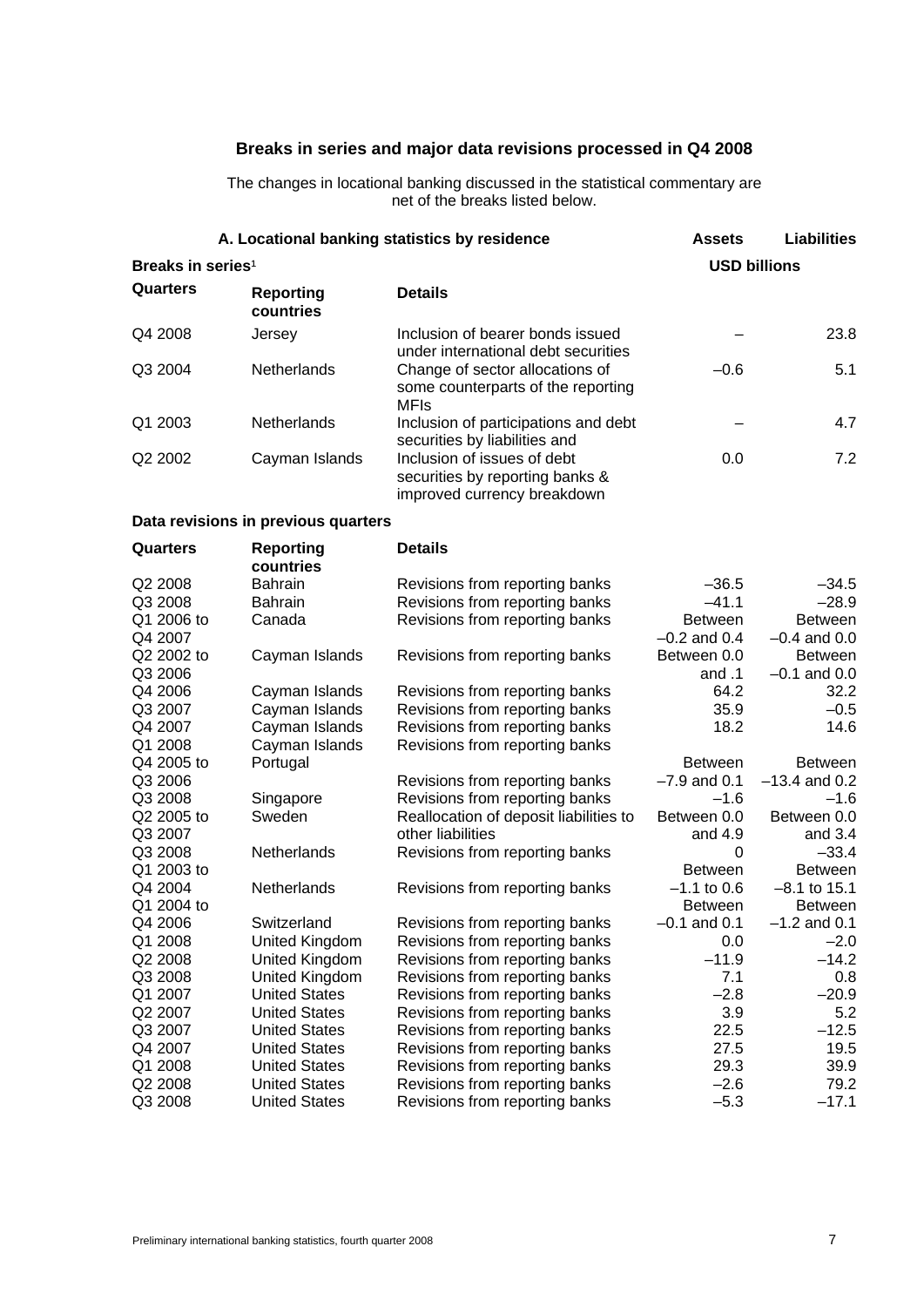|                               |                                     | B. Locational banking statistics by nationality        | <b>Assets</b>       | <b>Liabilities</b> |
|-------------------------------|-------------------------------------|--------------------------------------------------------|---------------------|--------------------|
| Breaks in series <sup>1</sup> |                                     |                                                        | <b>USD billions</b> |                    |
| Quarters                      | Reporting<br>countries              | <b>Details</b>                                         |                     |                    |
| Q4 2008                       | Jersey                              | Change in nationality of a foreign<br>bank             |                     | 23.9               |
|                               | Data revisions of previous quarters |                                                        |                     |                    |
| Quarters                      | <b>Reporting</b><br>countries       | <b>Details</b>                                         |                     |                    |
| Q2 2008                       | <b>Bahrain</b>                      | Revisions from reporting banks                         | $-10.1$             | $-12.8$            |
| Q3 2008                       | <b>Bahrain</b>                      | Revisions from reporting banks                         | $-11.7$             | $-8.1$             |
| Q3 2008                       | Cayman Islands                      | Revisions from reporting banks                         | 5.4                 | 0.0                |
| Q3 2008                       | Finland                             | Revisions of liabilities to related<br>foreign offices | 0.0                 | $-37.0$            |
| Q4 2007                       | France                              | Revisions from reporting banks                         | 8.2                 | 4.5                |
| Q1 2008                       | France                              | Revisions from reporting banks                         | 7.9                 | 2.6                |
| Q3 2008                       | France                              | Revisions from reporting banks                         | 7.8                 | 2.7                |
| Q1 2001-                      | Guernsey                            | Revisions of Liabilities, CDs and                      | 0.0                 | $-30.0$ to         |
| Q3 2008                       |                                     | other securities                                       |                     | $-50.0$            |
| Q3 2007                       | Japan                               | Revisions from reporting banks                         | 0.0                 | $-7.4$             |
| Q4 2007                       | Japan                               | Revisions from reporting banks                         | 0.0                 | 5.1                |
| Q1 2008                       | Japan                               | Revisions from reporting banks                         | 0.0                 | 2.7                |
| Q2 2008                       | Japan                               | Revisions from reporting banks                         | 0.0                 | 10.8               |
| Q2 2008                       | Portugal                            | Revisions from reporting banks                         | 0.0                 | 2.0                |
| Q3 2008                       | Portugal                            | Revisions from reporting banks                         | 0.0                 | 1.6                |
| Q3 2008                       | Singapore                           | Revisions from reporting banks                         | 0.0                 | 1.6                |
| Q1 2008                       | <b>United States</b>                | Revisions from reporting banks                         | 0.5                 | 1.2                |
| Q2 2008                       | <b>United States</b>                | Revisions from reporting banks                         | 0.5                 | 3.6                |
| Q3 2008                       | <b>United States</b>                | Revisions from reporting banks                         | 3.9                 | 1.6                |

<sup>1</sup> See www.bis.org/statistics/breakstables.pdf for historical breaks in series.